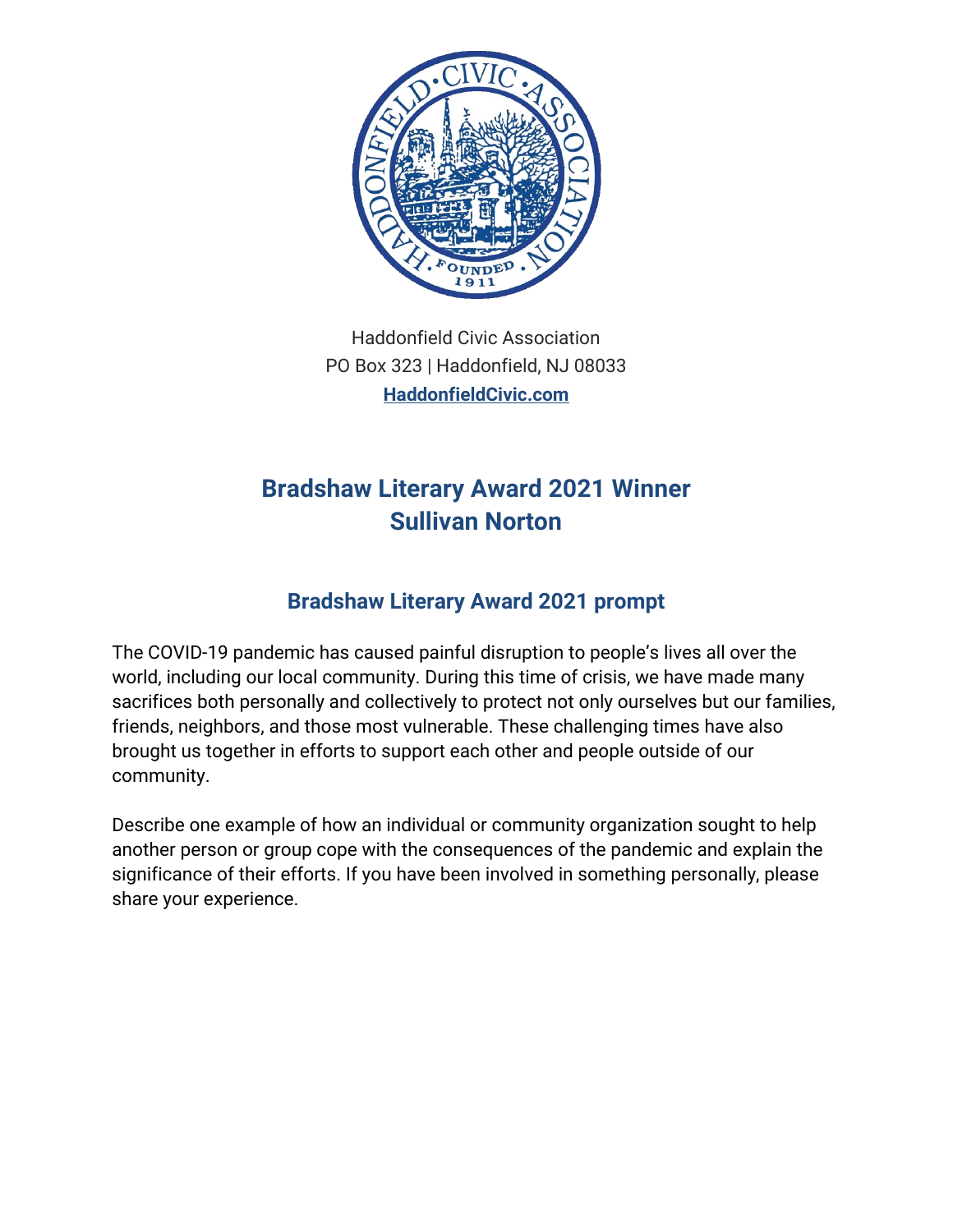## **Life Lessons in the Age of Covid by Sullivan Norton**

When school transitioned to remote learning last spring and everything was canceled, like many teenagers I went from being overscheduled to facing a lot of down time. At first it felt like a welcome break, but I quickly realized that I needed to keep moving and being stuck inside was not going to work for me. What I also learned is that being busy and being productive are not the same thing. Many activities I tried felt unfulfilling and what I realized was that I felt best was when I was serving others through community service.

This past summer the mission trip I was signed up for was canceled. I was deeply disappointed and looking for other ways to help. During the June protests, a container used for storing supplies belonging to a local community outreach program at the Broad Street Ministry was destroyed. I offered my help to the program director and she accepted. With socially distancing in mind, I worked toward creating safe fundraising opportunities to raise money for BSM-a program in Philadelphia that provides food and clothing to the underserved and homeless.

Since the inception of the fund-raising program, we have continuously looked for opportunities to raise money for Broad Street Ministry. This fall we organized and pulled together over 80 high schoolers to rake properties in town to raise money for our cause. On Valentine's Day we teamed up with four Haddonfield Memorial High School alum who created "singing telegrams" to send to loved ones all over the world. It was our socially distanced version of the typical candy grams. We have a couple more planned for the spring. To date, we have raised over three thousand dollars for this important group and this spring that money will be used to serve a warm dinner to over 400 people.

What I also learned from this fund-raising effort is that just raising money for a "good cause" was not enough for me. I was really struck by feeling the need to see this all the way through. Serving the community that I was raising these funds for and seeing **how** these funds impacted this underserved community was the "sweet spot" for me. I have loved volunteering in person for Broad Street Ministry and passionately believe in the mission they represent.